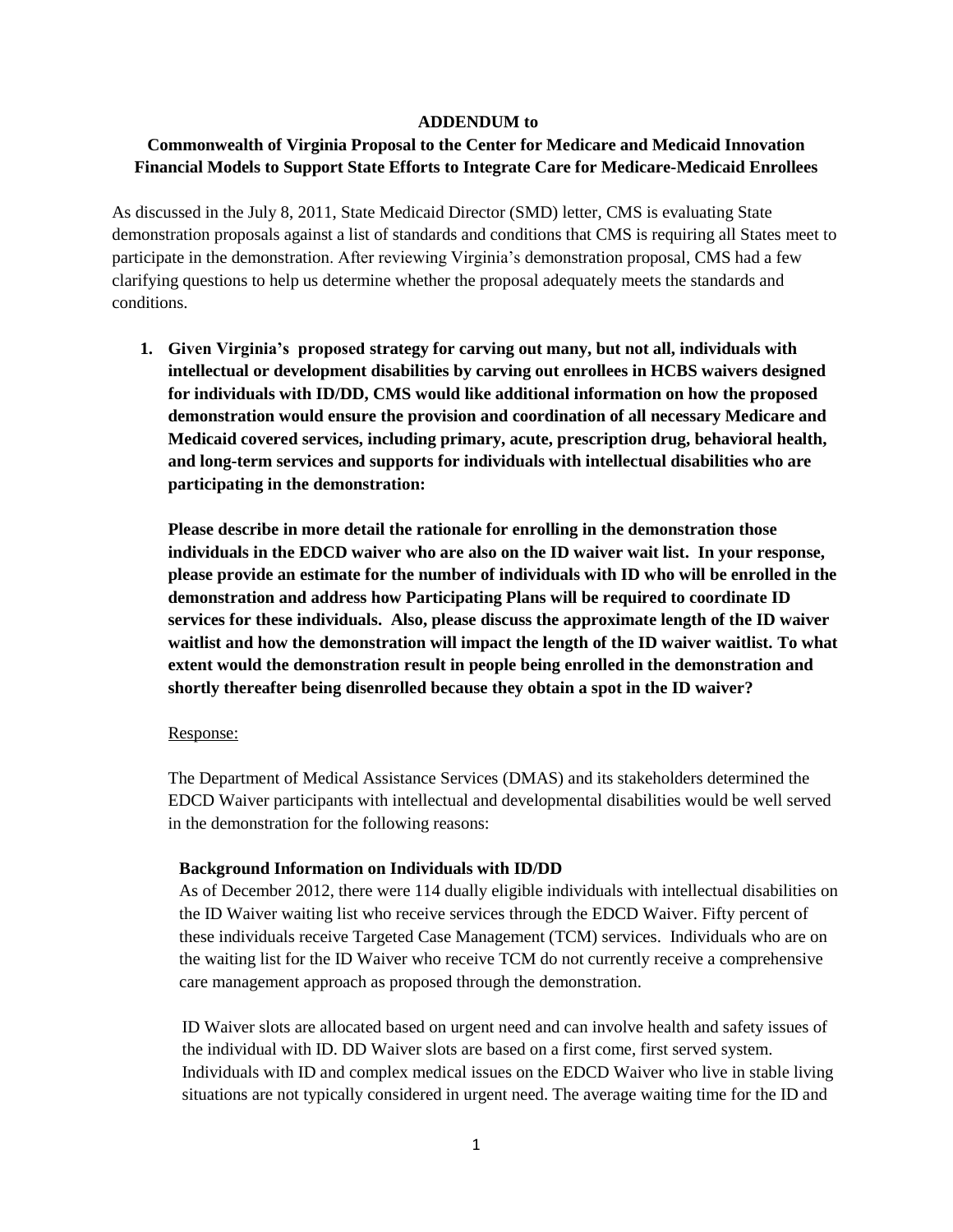DD Waivers can be longer than six years, depending upon funding decisions made by the Commonwealth. It is unlikely that a large number of demonstration participants who are on the waiting list and in the EDCD Waiver will receive an ID Waiver slot during the period of the demonstration.

#### **Expected Benefits for Individuals on the ID Waiver waitlist who are in the EDCD Waiver**

The ID Waiver and EDCD Waiver use different Level of Care eligibility criteria. Individuals with ID who meet criteria for the EDCD Waiver have extensive medical needs beyond what is required to be eligible for the ID Waiver. Therefore, a more comprehensive care management approach that includes management of medical services will benefit these individuals.

Further, individuals with ID enrolled in the EDCD Waiver who do not receive TCM support will benefit immensely from the enhanced care management included in the demonstration. There is currently no case management function built into the EDCD Waiver.

Medical providers are typically not comfortable working with individuals with ID/DD without support from others who are knowledgeable about the conditions and are able to assist with communication. Participating Plans can assist in the location of providers who are willing to work with individuals with intellectual/developmental disabilities.

Because of the individuals' medical and sometimes behavioral issues, their care givers may experience stress and burn-out. The demonstration care management approach will assist providers with their care giving responsibilities.

The inclusion of individuals on the ID Wavier wait list in the demonstration is supported by the Virginia Association of Community Services Boards and other stakeholders, as the goal is to enhance the quality of care provided to these individuals. The demonstration will provide an excellent opportunity to demonstrate how this comprehensive approach could benefit individuals with intellectual/developmental disabilities.

#### **Assessment and Plan of Care**

The care management processes, as described within the Model of Care, will ensure the provision and coordination of all necessary Medicare and Medicaid covered services. The following language is from the Virginia Model of Care and includes provisions for Vulnerable Subpopulations.

#### *Health Risk Assessments*

As a part of the Model of Care, Participating Plans will conduct health risk assessments (HRAs) in a location that meets the needs of the individual. Assessments will encompass social, functional, medical, behavioral, wellness and prevention domains, as well as the individuals' strengths and goals, need for specialists and the plan for care management and coordination. Each element of the assessment, including a description of the Long Term Services and Supports (LTSS) and other covered services to be provided, will be reflected in the Individualized Plan of Care (POC), and the Individualized Care Team (ICT) will ensure that all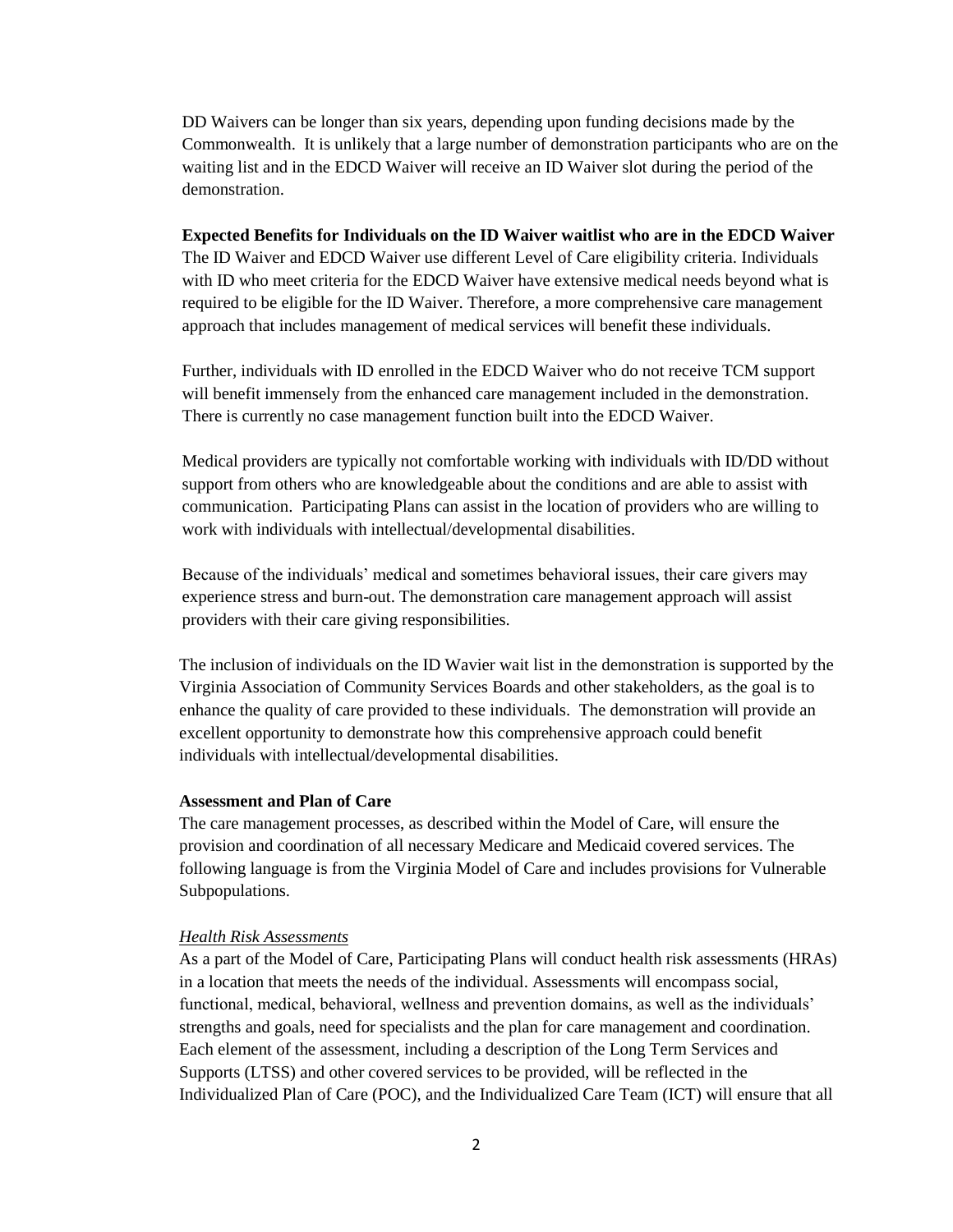relevant aspects of the individual's care are addressed in a fully integrated manner on an ongoing basis.

During the first year of the demonstration, Participating Plans will be required to conduct a HRA within sixty (60) days of enrollment for individuals included in the Model of Care as a **"Vulnerable Subpopulation"**:

- a. Individuals enrolled in the Elderly or Disabled with Consumer Direction (EDCD) waiver;
- b. Individuals with intellectual/developmental disabilities;
- c. Individuals with cognitive or memory problems (e.g., dementia and traumatic brain injury);
- d. Individuals with physical or sensory disabilities;
- e. Individuals residing in nursing facilities;
- f. Individuals with serious and persistent mental illnesses;
- g. Individuals with end stage renal disease; and
- h. Individuals with complex or multiple chronic conditions.

During the first year of the demonstration, HRAs must be completed within ninety (90) days of enrollment for all other individuals. During subsequent years of the demonstration, individuals enrolled in the EDCD Waiver must receive a health risk assessment within 30 days of enrollment and all other Enrollees must receive a health risk assessment within 60 days of enrollment.

## *Plan of Care (POC)*

 $\overline{\phantom{a}}$ 

In addition to the elements described in **Element # 8** of the Model of Care, additional state expectations include the following.

Participating Plans shall develop a POC for each individual enrolled in the Plan. The POC will be tailored to individual needs, based on the Participating Plans' method of stratification.

- 1.Describe the method of stratification, the person-centered and culturally competent POC development process, and how its POC development process will incorporate and not duplicate Targeted Case Management.
- 2.Describe how information from the Uniform Assessment Instrument and LOC will be incorporated into the plan of care for individuals in the EDCD waiver.<sup>1</sup>
- 3.Describe the organization's process for obtaining nursing facility MDS data and how it will be incorporated into the POC.

<sup>&</sup>lt;sup>1</sup> The UAI may be found at  $\frac{http://www.dss.virginia.gov/files/division/dfs/as/as_intro_page/forms/032-$ [02-0168-01-eng.pdf](http://www.dss.virginia.gov/files/division/dfs/as/as_intro_page/forms/032-02-0168-01-eng.pdf) and the UAI User's Manual may be found at [http://www.dss.virginia.gov/files/division/dfs/as/as\\_intro\\_page/manuals/uai/manual.pdf.](http://www.dss.virginia.gov/files/division/dfs/as/as_intro_page/manuals/uai/manual.pdf) Pre-admission screening criteria is available in the Preadmission Screening manual at

[https://www.virginiamedicaid.dmas.virginia.gov/wps/portal\)](https://www.virginiamedicaid.dmas.virginia.gov/wps/portal).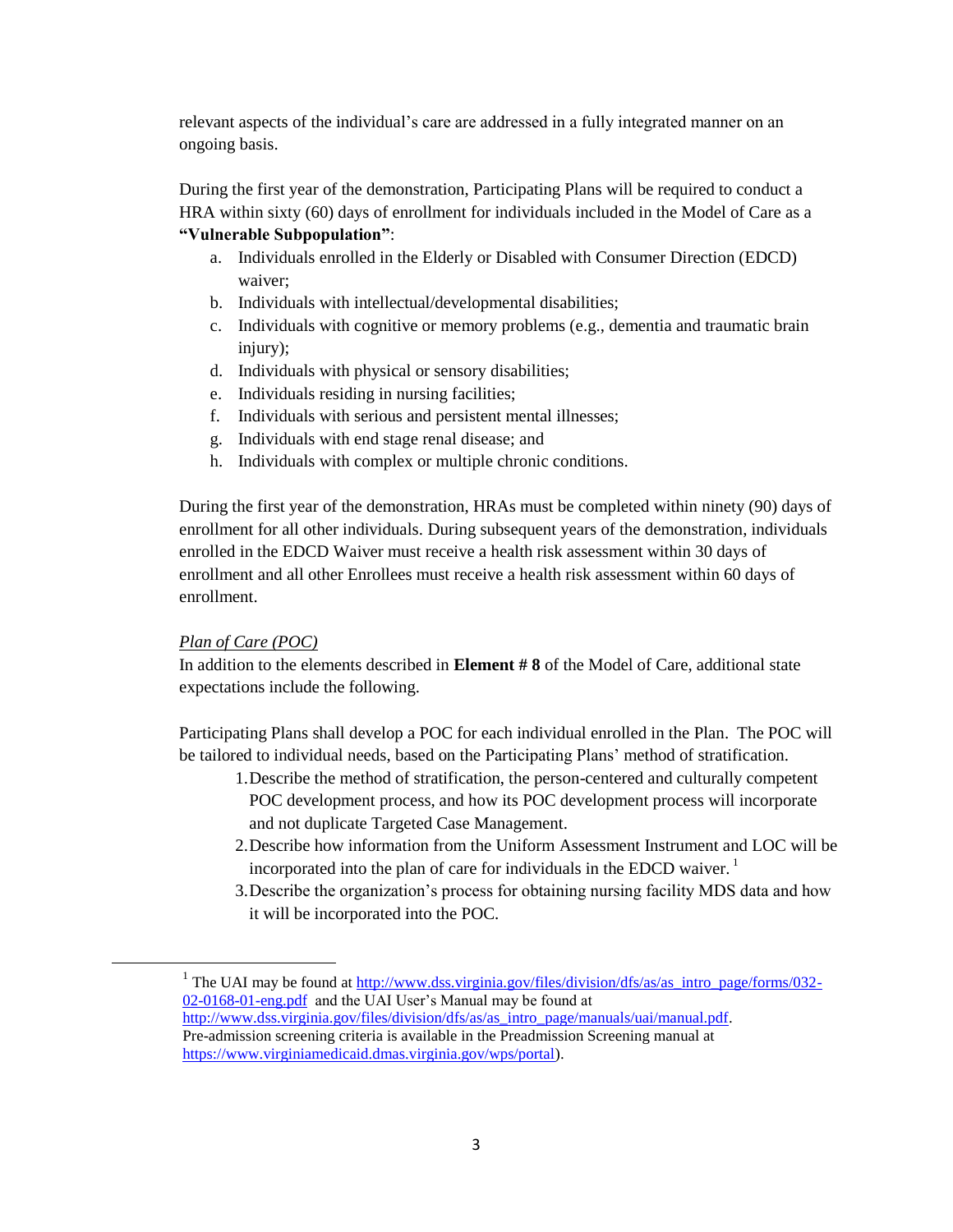- 4.Describe how the organization will ensure that individuals in nursing facilities who wish to move to the community will be referred to the Money Follows the Person Program.
- 5.Describe how the POC will address health, safety (including minimizing risk), and welfare of the participant.

In addition to SNP Model of Care Element 8(b), describe the process the organization will use to include the following elements in the POC:

- a. Prioritized list of concerns, needs, and strengths;
- b. Attainable goals and outcome measures with target dates selected by the individual and/or caregiver;
- c. Strategies and actions, including interventions and services to be implemented and the person(s)/providers responsible for specific interventions/services and their frequency;
- d. Progress noting success, barriers or obstacles;
- e. Enrollee's informal support network and services;
- f. Back up pla ns as appropriate (for EDCD Waiver participants using personal care and respite services) in the event that the scheduled provider(s) is unable to provide services;
- g. Determined need and plan to access community resources and non-covered services;
- h. Enrollee choice of services (including consumer-direction) and service providers; and
- i. Elements included in the DMAS-97AB form, (which can be downloaded from [https://www.virginiamedicaid.dmas.virginia.gov/wps/portal\)](https://www.virginiamedicaid.dmas.virginia.gov/wps/portal) for individuals enrolled in the EDCD Waiver.
- **2. Please provide additional information on the proposed carve-out of targeted case management for individuals with intellectual disabilities and serious mental illness. Please describe any operational mechanisms, requirement, incentives, or accountability measures to ensure that the CSBs coordinate with the Participating Plan and/or interdisciplinary teams to promote a seamless beneficiary experience.**

## Response:

DMAS worked with the Virginia Association of Community Services Boards (VACSB) to clarify the role of Targeted Case Management (TCM) within the demonstration. The Community Services Boards are the exclusive providers of TCM services for individuals with intellectual disabilities and mental health disorders. The scope of care management that will be provided by the Participating Plans in the demonstration will complement the TCM service that is currently provided by Medicaid TCM providers.

TCM providers coordinate services within an individual's treatment plan; with a focus on the LTSS or behavioral health needs of the individual. The Participating Plan will be responsible for coordinating ALL of the services the individual needs (i.e., medical as well as LTSS and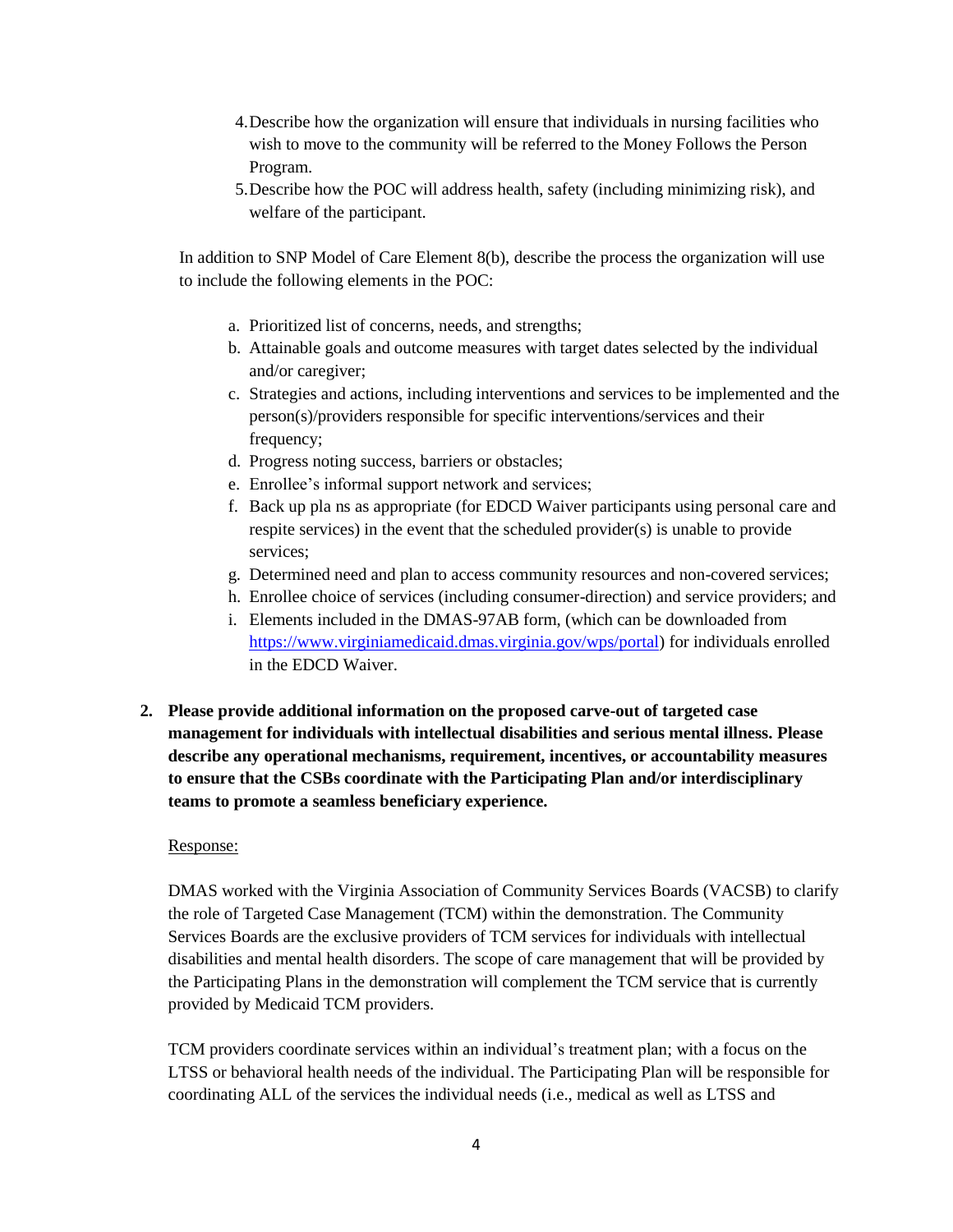behavioral health), including coordinating with the targeted case managers and including them on the interdisciplinary care teams (ICT) (see item #1 in the above Plan of Care outline).

The DMAS Request for Proposals contained language that 1) strongly encourages Participating Plans to partner/sub-contract with CSBs; 2) requires responding Participating Plans to describe how they will incorporate these partnerships into their organizational structure, including the ICT; and, 3) how its POC development process will incorporate and not duplicate TCM planning processes. This will help ensure communication across the entire spectrum of care, reduce the compartmentalization of services, and ensure that individuals receive all the services that are identified by the entire ICT.

**3. CMS also requests additional information on Virginia's proposed strategy for hospice services: In today's Medicare Advantage program, Medicare hospice services are provided through Original (i.e. Fee-For-Service) Medicare and not through the MCO. Do you intend to follow this policy in the demonstration?** 

## Response:

After careful consideration, Virginia decided that individuals receiving hospice services at the time of enrollment will be excluded from the Demonstration. If an individual enters a hospice program while enrolled in the Demonstration, he/she will be disenrolled from the Demonstration.

**4. Page 15 of the proposal indicates that "DMAS is in communication with community behavioral health providers (Community Service Boards, or CSBs) regarding the development of a behavioral health home model that could be embedded into the demonstration." Are there any updates on this dialogue that would impact the delivery of services for individuals enrolled in the demonstration?**

## Response:

Currently, some CSBs sub-contract with MCOs and Federally Qualified Health Centers (FQHCs) to serve as health homes for persons with SMI (outside of Section 2703 of the Affordable Care Act). This includes the co-location of medical and behavioral health staff in order to reduce barriers to care and improve health outcomes. In addition, the CSBs may have access to non-Medicare/Medicaid resources to assist individuals with housing and other community supports.

DMAS is a member of a CSB Services Development Committee (SDC), which is working toward developing one or more frameworks for medical (health) home model(s) for individuals with SMI. The SDC has met four times since fall 2012 and will continue to meet until one or more health home frameworks are established for all CSBs to use when developing health homes in their localities. The model(s) will be designed to interface within fee for service or integrated health system models of care.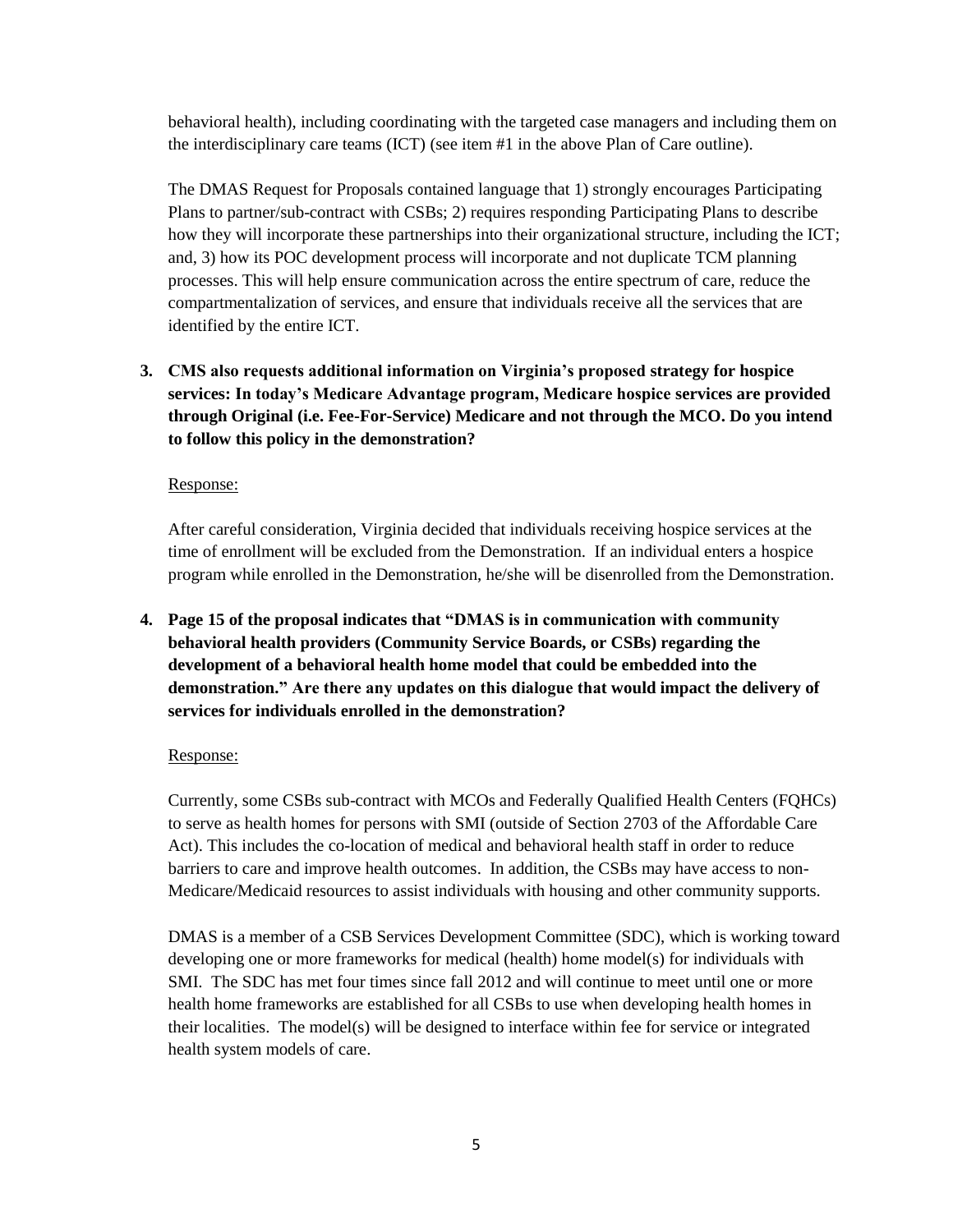The SDC is reviewing the core elements of Section 2703 of the Affordable Care Act and the SAMHSA health home guidance documentation to ensure the development of comprehensive behavioral health home model(s). DMAS does not anticipate that these health homes will be eligible for Section 2703 enhanced federal match.

This committee is highly supportive of the demonstration and recognizes the benefit for dual eligibles (those with SMI and the ID/DD population) to participate in a behavioral health home model. The SDC is closely following the activities of the demonstration and is already reviewing the outcome measures CMS designated for this demonstration to ensure CSB system infrastructures will be able to incorporate them and communicate/integrate with other health systems as needed. In addition, a key member of the CSB SDC is also the CSB representative on the Legislatively-mandated DMAS Duals Advisory Committee.

- **5. CMS also asks Virginia to please confirm that its proposed demonstration would meet the following elements of the data standards and conditions:**
- **Please provide written confirmation that the State would provide to CMS any required beneficiary-level expenditure data and covered benefits for the most recently available three years, including available encounter data in capitated models.**

## Response:

DMAS will provide any required beneficiary-level expenditure data and covered benfits for the most recently available three years, including available encounter data in capitated models.

 **Please provide written confirmation that the State would provide to CMS a description of any changes to the State Plan that would affect Medicare-Medicaid enrollees during this three year period (e.g., payment rate changes, benefit design, addition or expiration of waivers, etc.).**

# Response:

DMAS will provide to CMS a description of any changes to the State Plan that would affect Medicare-Medicaid enrollees during this three year period (e.g., payment rate changes, benefit design, addition or expiration of waivers, etc.).

 **Please provide written confirmation that the State would provide to CMS data on State supplemental payments to providers (e.g., DSH, UPL) during the demonstration period.**

# Response:

DMAS will provide to CMS data on State supplemental payments to providers (e.g., DSH, UPL) during the demonstration period.